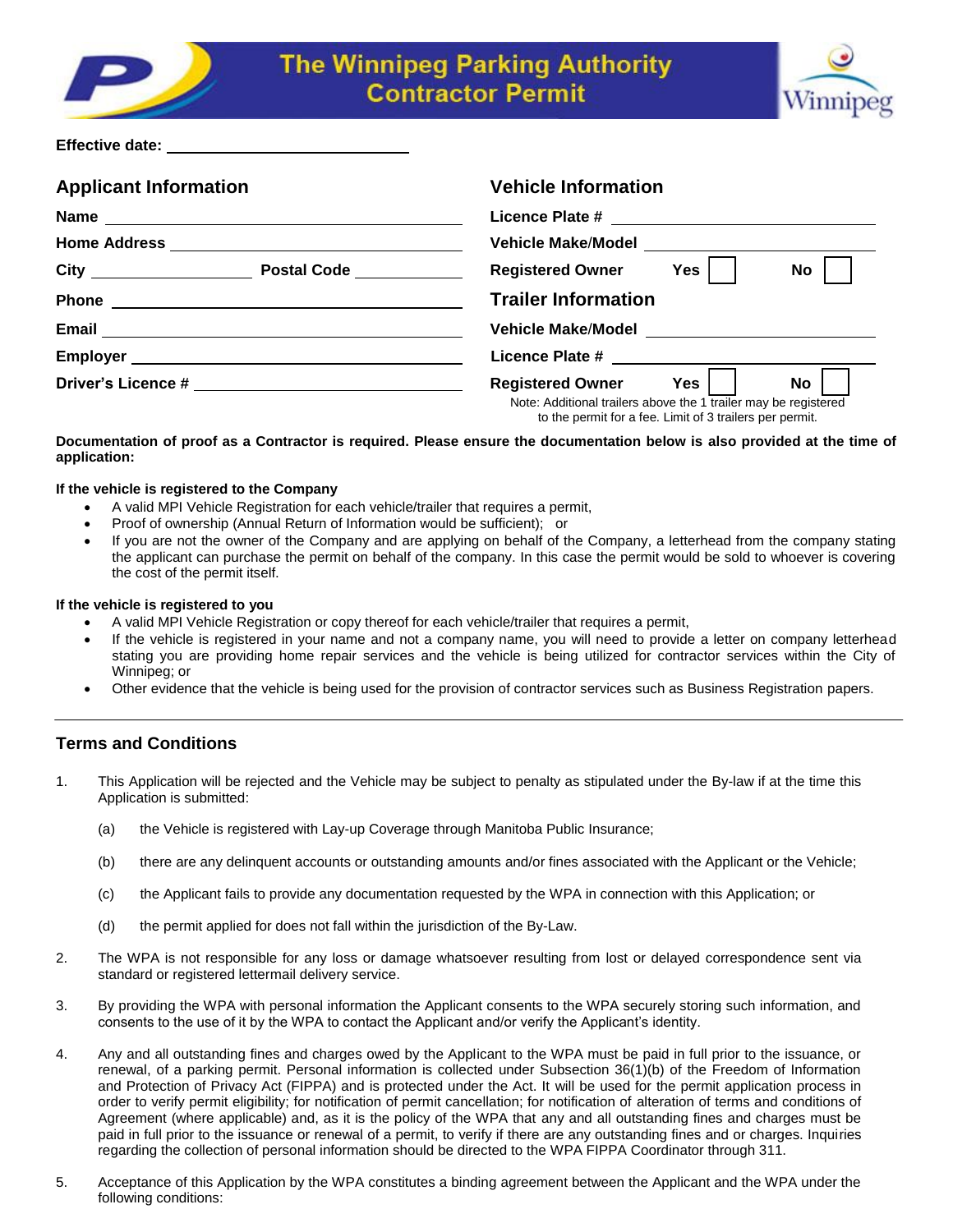## **Definitions**

- 5.1 The following terms shall have the following respective meanings:
	- (a) **Agreement** means this agreement;
	- (b) **Applicant** means the applicant identified on this application;
	- (c) **Application** means this application;
	- (d) **By-law** means the Winnipeg Parking By-Law 86/2016, the Municipal By-Law Enforcement Act Enabling By-Law 59/2016, the Winter Parking Ban By-Law No. 76/2011, as applicable, and any replacement By-laws, as the case may be;
	- (e) **City** means the City of Winnipeg;
	- (f) **Dash Card** means a permit displayed on the Vehicle's dashboard so as to be visible from the exterior of the Vehicle;
	- (g) **Permit** means any parking permit issued pursuant to this Agreement;
	- (h) **Transponder** means an access device used to gain entry to the parking facility;
	- (i) **Vehicle** means the vehicle identified on the Application and any additional vehicle(s) linked with the Permit, where allowed by the permit type;
	- (j) **Virtual Permit** means a Permit which is identified by the Vehicle's licence plate and which is not displayed within the Vehicle;
	- (k) **WPA** means the City of Winnipeg Parking Authority.

#### Applicant Obligations

- 5.2 The Applicant is responsible for compliance with the terms of the Agreement, and for the compliance by the Vehicle.
- 5.3 The Applicant shall park courteously and shall comply with all regulations, instructions, benefits and penalties, as may be applied by the City in accordance with its By-Laws, including but not limited to tagging and towing of the Vehicle.
- 5.4 The Applicant shall park in the above specified parking facility and in the above specified reserved parking stall (if assigned) in accordance with the terms of the Agreement.
- 5.5 The Applicant shall notify the WPA of any change of licence plate number, contact address, or vehicle registration by completing the Licence Plate Registration Form located on the WPA's website and submitting same to the WPA. Failure to do so constitutes a violation of this Agreement and the Vehicle may be subject to penalty pursuant to the By-Law, including but not limited to revocation of the Permit and tagging and/or towing of the Vehicle.
- 5.6 The Permit is non-transferable between individuals or vehicles and is valid for use by the Applicant and the Vehicle only. Additional vehicles may not be linked to the Permit except where permitted by permit type.

#### Limitation of Liability

5.7 The City and the WPA shall not be liable for injury to or loss suffered by any persons using the parking facility or parking stall specified above, or for loss of or damage to vehicles and their contents. The City shall be free from any and all liability or claim arising due to any injury to employees of the City, third persons, or members of the public, or their property, caused by any act or omission of the Applicant and which is attributable to the Applicant's use of the specified parking facility and/or parking stall.

## **Termination**

- 5.8 The Applicant may terminate this Agreement by providing one full calendar months' written notice to the WPA by filling out the Permit Cancellation Form located on the WPA's website and delivering it to the WPA or submitting it by email to wpa-permits@winnipeg.ca or by fax to 204-986-5155. The Applicant shall provide any such notice to the WPA on or before the 1<sup>st</sup> day of the month for cancellation to be effective the last day of that month. In the event that any such notice is provided to the WPA on the  $2^{nd}$  of the month or later, the notice period shall be deemed to begin on the 1<sup>st</sup> day of the following month and cancellation will be effective on the last day of the month following the notice period. In such an event, the Applicant shall be responsible for additional charges.
- 5.9 The WPA may terminate or alter the terms of this Agreement by providing one full calendar months' written notice of alteration or termination to the Applicant. Any such alteration or termination shall be at the sole discretion of the WPA.